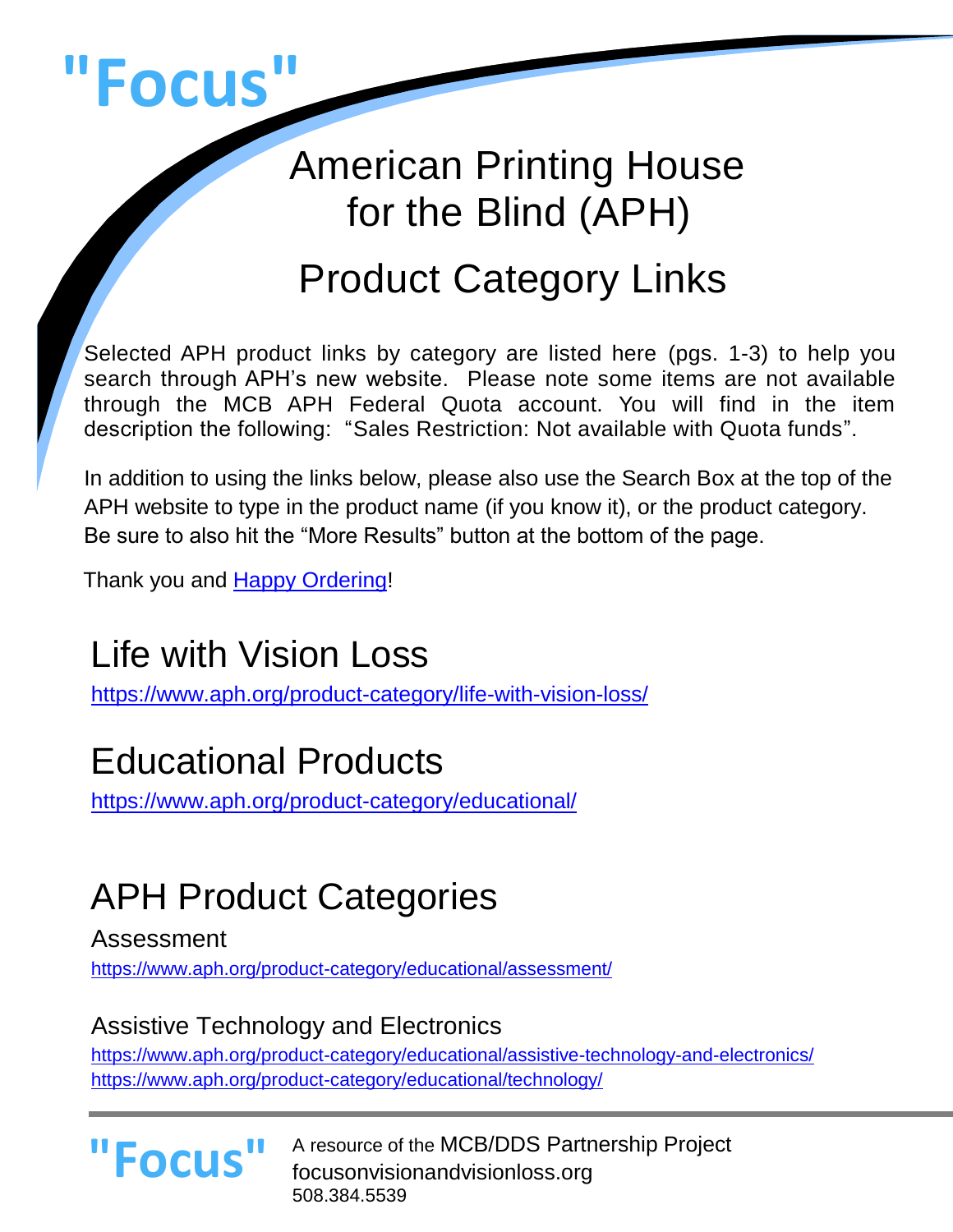APH Product Links (continued)

### APH Product Categories (continued)

Braille Learning Products

<https://www.aph.org/product-category/educational/braille-learning-products/>

#### Career Education and Transition

<https://www.aph.org/product-category/educational/career-education-and-transition/>

#### Communication Modes and Literacy Education

<https://www.aph.org/product-category/educational/communication-modes-and-literacy-education/>

#### Core Curriculum

<https://www.aph.org/educational-resources/core-curriculum/>

#### Daily Living and Social Interaction

<https://www.aph.org/product-category/educational/daily-living-and-social-interaction/>

#### Early Childhood

<https://www.aph.org/product-category/educational/early-childhood/>

#### Games Puzzles Toys

<https://www.aph.org/product-category/life-with-vision-loss/games-puzzles-toys/>

#### Multiple Disabilities

<https://www.aph.org/product-category/educational/multiple-disabilities/>

#### Physical Education

<https://www.aph.org/product-category/educational/physical-education/>

#### Recreation and Leisure

<https://www.aph.org/product-category/educational/recreation-and-leisure/>

#### Reading and Writing

<https://www.aph.org/product-category/life-with-vision-loss/reading-writing/>

#### A resource of the MCB/DDS Partnership Project **"Focus"** A resource of the MCB/DDS Partn 508.384.5539

l